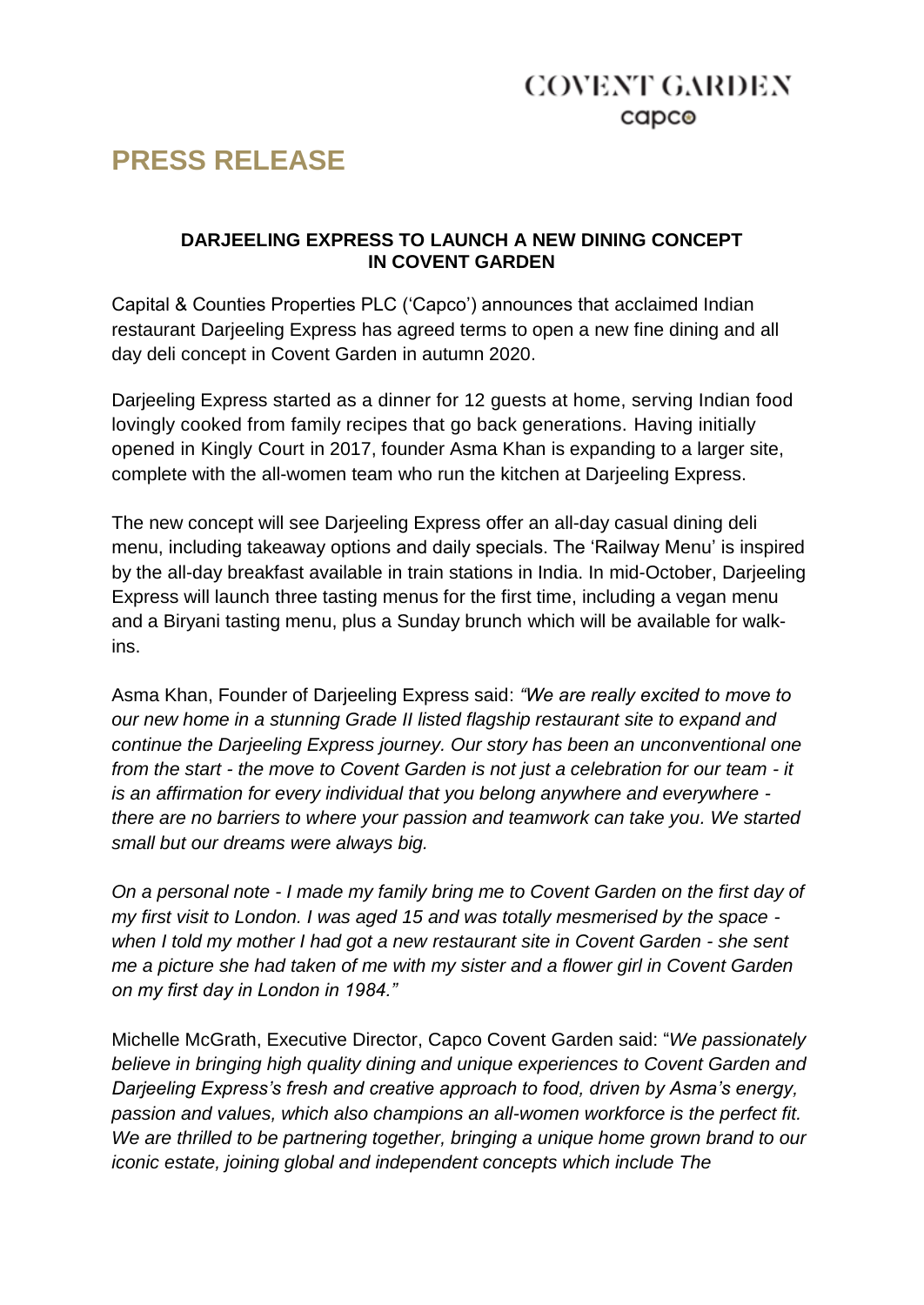## **COVENT GARDEN**  $c$ apc $\odot$

*Oystermen, Din Tai Fung, and Sushi Samba amongst others and enhancing Covent Garden's reputation as one of the best places to eat out."*

The opening of Darjeeling Express enriches Covent Garden's position as one of London's best foodie destinations. With an unparalleled offering of international cuisines, Darjeeling Express will join established Covent Garden eateries including Frenchie, SushiSamba, Din Tai Fung, The Oystermen, Balthazar, The Ivy Market Grill, Laduree and many others. Darjeeling Express will also soon be joined by the newest restaurant opening from the Big Mamma Group.

*-Ends-*

Address: 2A GARRICK ST COVENT GARDEN LONDON WC2E 9BH

Enquiries: Capco Catherine Riccomini, Head of Marketing [Catherine@capitalandcounties.com](mailto:Catherine@capitalandcounties.com) 

Mission capco@thisismission.com Tel: +44 (0)20 7845 7800

#### **About Capco Covent Garden:**

Covent Garden is a leading retail and dining destination and is one of the most vibrant estates in the heart of central London. The area is now home to a wide variety of British, global and independent brands including Chanel, Tom Ford, Ganni, Balthazar and SUSHISAMBA, with upcoming openings from American Vintage and Big Mamma.

[www.coventgarden.london](http://www.coventgarden.london/)